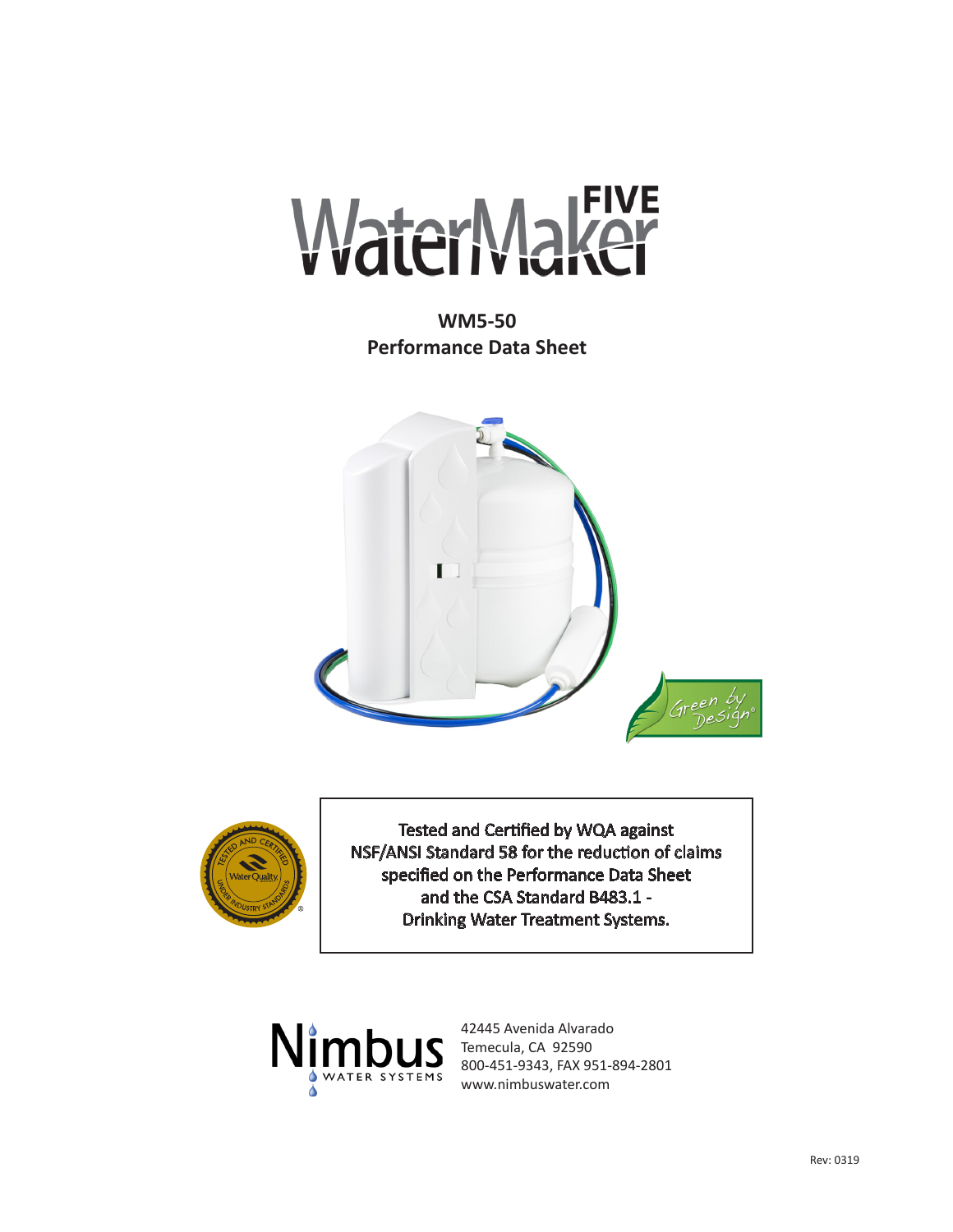## WaterMaker Limited Warranty

This Limited Warranty extends to the original purchaser of the system only. This warranty covers all Manufacturer-supplied items only that prove to be defective in material, workmanship or factory preparation. This warranty covers parts only; all labor is excluded from this warranty, including, but not limited to, services related to the removal, replacement, installation, adjustment, maintenance and/or repair of the unit or its components items. excludes all non-Manufacturer labor required for any servicing of the unit, including, but not limited to, servicing related to installation, adjustment, maintenance and repair of the unit. This warranty applies only for the first full calendar year from date of purchase. The following items are excluded from this warranty: membranes, filters, O-rings, and all other parts or components that require regular replacement as a result of ordinary usage.

**Disclaimers**: This Limited Warranty applies only if the system is installed, used and maintained in compliance with all instructions and requirements enclosed with the system. This warranty will be void for failure to observe the following conditions:

- 1. The system is to be used with potable water from a municipal water system.
- 2. Feed water pressure to the unit is no less than 40 PSI and no greater than 80 PSI.
- 3. The system is to be used on water supplies with chlorine concentrations of 1.0 mg/L (ppm) or less.
- 4. Feed water temperature to the unit must be no less than 40°F and no more than 100°F.
- 5. Total dissolved solids in feed water must be less than 2,000 mg/L (ppm).
- 6. Feed water must have a pH between 4 and 8.
- 7. Turbidity must be less than 1.0 NTU.
- 8. SDI must be less than 5.
- 9. Feed water must be completely free of iron, manganese or hydrogen sulfide.

#### **Do not use with water that is microbiologically unsafe or of unknown quality without adequate disinfection before or after the system.**

The Manufacturer does not know the characteristics of your water supply. The quality of water supplies may vary seasonably or over a period of time. Your water usage may vary as well. Water characteristics can also change if the drinking water appliance is moved to a new location. The Manufacturer assumes no liability for the determination of the proper equipment necessary to meet your requirements, and we do not authorize others to assume such obligation on our behalf.

This Limited Warranty does not cover any Manufacturer-supplied items that are defective as a result of the use of improper parts, equipment or materials. This warranty does not cover alterations or modifications of the unit, or failure of a unit caused by such alterations and modifications

This Limited Warranty does not cover malfunctions of the unit due to tampering, misuse, alteration, lack of regular maintenance, misapplication, fouling due to hydrogen sulfide, manganese or iron, scaling from excessive hardness, turbidity greater than 1.0 NTU, Silt Density Index (SDI) greater than 5.0 SDI, or excessive membrane hydrolysis due to chlorine levels in excess of 1.0 mg/L (ppm). In addition, damage to the unit due to fire, accident, negligence, act of God, or events beyond the control of the Manufacturer are not covered by this warranty.

**Incidental and Consequential Damages Limitation**: The Manufacturer will not be responsible for any incidental or consequential damages as a result of the failure of this unit to comply with express or implied warranties or any defect in the unit, including but not limited to, lost time, inconvenience, damage to personal property, loss of revenue, commercial losses, postage, travel, telephone expenditures, or other losses of this nature. Some states do not allow the exclusion or limitation of incidental or consequential damages, so this exclusion may not apply to you.

**Owner's Warranty Responsibilities**: As a condition of this Limited Warranty, the owner must ensure periodic maintenance of the system is performed as described in the literature enclosed with the system. Neglect, improper maintenance, abuse, modification or alteration of the unit will invalidate this Warranty. Should your unit develop a defect or otherwise fail to perform in accordance with this warranty, you should contact the retailer from whom the product was originally purchased.

**Implied Warranties**: The implied at-law warranties of merchantability and fitness for a particular purpose shall terminate on the date one year after the date of purchase. Note: some states do not allow limitations on how long an implied warranty lasts, so the above limitations may not apply to you.

**Other Rights:** This Warranty gives you specific legal rights and you may also have other rights which vary from state to state.



<sup>2</sup> 42445 Avenida Alvarado, Temecula, CA 92590 (800) 451-9343 · www.nimbuswater.com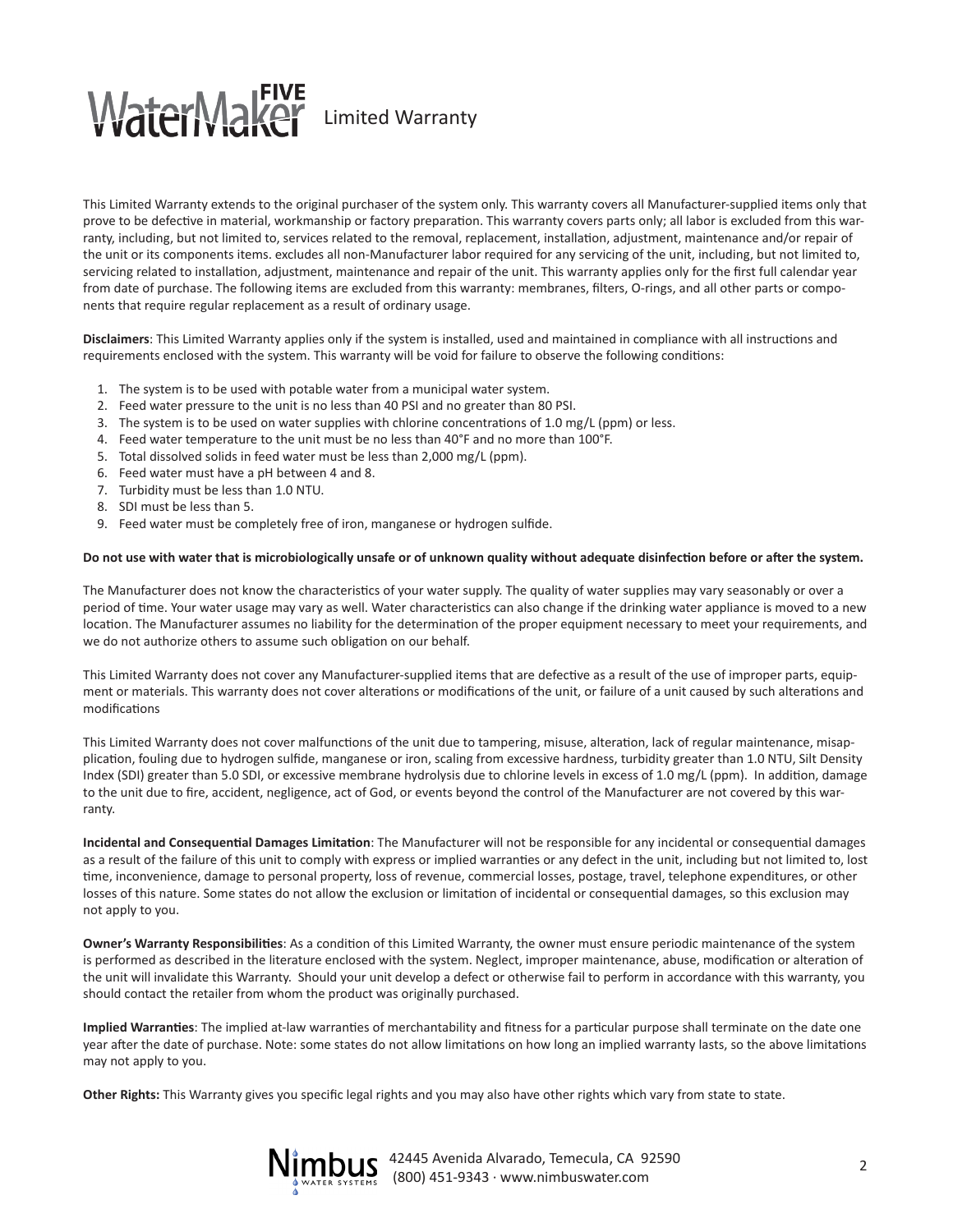### WaterMa Performance Data Sheet

### **System Performance**

This system has been tested according to NSF/ANSI 58 for reduction of the substances listed below. The concentration of the indicated substances in water leaving the system was reduced to a concentration less than or equal to the permissible limit for water leaving the system, as specified in NSF/ANSI 58. This system has also been tested and certified against CSA Standard B483.1 - Drinking Water Treatment Systems. Do not use with water that is microbiologically unsafe or of unknown quality without adequate disinfection before or after the system. Systems certified for cyst reduction may be used on disinfected water that may contain filterable cysts.

This system has been tested for the treatment of water containing pentavalent arsenic (also known as  $AS(V)$ ,  $As<sup>+5</sup>$ , or arsenate) at concentrations of </= 300 ppb. This system reduces pentavalent arsenic, but may not reduce other forms of arsenic. This system is to be used on water supplies containing a detectable free chlorine residual at the system outlet or on water supplies that have been demonstrated to contain only pentavalent arsenic. Treatment with chloramine (combined chlorine) is not sufficient to ensure complete conversion of trivalent arsenic to pentavalent arsenic. Please see the Arsenic Facts section of the Performance Data Sheet for further information.

Testing was performed under standard laboratory conditions, actual performance may vary. Incoming water must be free of potential membrane foulants such as Iron, Hydrogen Sulfide and Manganese. Efficiency rating means the percentage of the influent water to the system that is available to the user as reverse osmosis treated water under operating conditions that approximate typical daily usage. Recovery rating means the percentage of the influent water to the membrane portion of the system that is available to the user as reverse osmosis treated water when the system is operated without a storage tank or when the storage tank is bypassed.



Avg. Recovery: 30.7% Avg Efficiency: 17.8% Temperature: 4°C - 38°C (40°F - 100°F)

Model Number: WaterMaker Five, WM5-50 Avg Daily Production Rate: 67.76 L/d (17.9 gpd) Pressure: 2.81 - 5.62 kg/cm<sup>2</sup> (40-80 psi)

|                              | Influent<br>Challenge<br>Concentration | Maximum<br>Allowable<br>Concentration | Actual<br>Minimum %<br>Reduction | Average<br>Percent<br>Reduction |
|------------------------------|----------------------------------------|---------------------------------------|----------------------------------|---------------------------------|
| Arsenic (pentavalent)        | 50 ppb                                 | 10 ppb                                | 98.1                             | 99.0                            |
| <b>Barium</b>                | 10.0 mg/L $\pm$ 10%                    | $2.0$ mg/L                            | 95.0                             | 98.8                            |
| Cadmium                      | 0.03 mg/L $\pm$ 10%                    | $0.005$ mg/L                          | 94.0                             | 98.3                            |
| Chromium 6 (Hexavalent)      | 0.3 mg/L $\pm$ 10%                     | $0.1$ mg/L                            | 95.5                             | 98.3                            |
| Chromium 3 (Trivalent)       | 0.3 mg/L $\pm$ 10%                     | $0.1 \text{ mg/L}$                    | 98.4                             | 99.0                            |
| Copper                       | 3.0 mg/L $\pm$ 10%                     | $1.3$ mg/L                            | 95.0                             | 98.4                            |
| Cysts                        | Min 50,000/mL                          | 110 counts/mL                         | >99.99                           | >99.99                          |
| Fluoride                     | $8.0$ mL $\pm$ 10%                     | $1.5$ mL                              | 87.0                             | 93.8                            |
| Lead                         | $0.15$ mL $\pm$ 25%                    | $0.010$ mL                            | 90.4                             | 96.8                            |
| Radium 226/228               | 25 pCi/L ± 10%                         | 5 pCi/L                               | 95.0                             | 98.8                            |
| Selenium                     | $0.10$ mg/L $\pm$ 10%                  | $0.05$ mg/L                           | 94.4                             | 97.9                            |
| Turbidity                    | $11 \pm 1$ NTU                         | 0.5 NTU                               | 96.4                             | 98.7                            |
| TDS (Total Dissolved Solids) | 740 mL                                 | 187 mL                                | 86.6                             | 93.1                            |

#### **System Maintenance**

This reverse osmosis system contains a replaceable component critical to the efficiency of the system. Replacement of the reverse osmosis component should be with one of identical specifications, as defined by the manufacturer, to ensure the same efficiency and contaminant reduction performance. System manual at www.nimbuswater.com/products/residential/ watermakerfive.html. Feed water conditions may affect replacement intervals.

| <b>Part Number</b> | <b>Description</b>           | <b>Replacement Interval</b> |
|--------------------|------------------------------|-----------------------------|
| 104592             | TF50, 4 stage cartridge      | 12 months                   |
| 104803             | 5th stage inline post filter | 6-12 months                 |